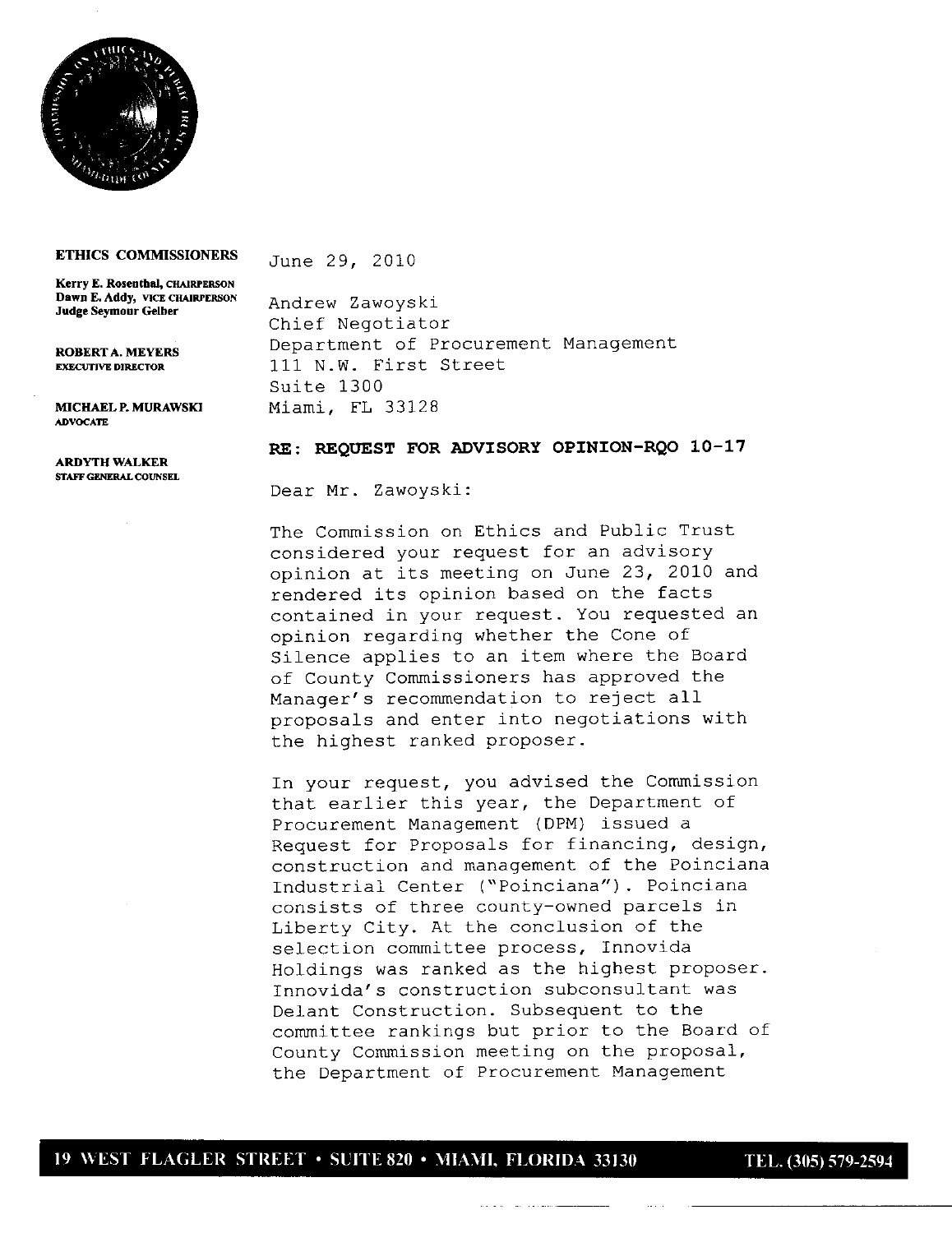determined that Delant Construction had criminal charges pending related to a City of Miami project. Specifically, Delant is charged with organized crime to defraud and grand theft.

DPM determined that Innovida was not a responsible proposer as long as Delant was a member of the team. Innovida sought to replace Delant with another construction company. Accordingly, DPM sought to waive competitive bidding requirements to permit the firm to replace one of its team members, waive bid protest procedures and enter into negotiations with Innovida regarding the Poinciana site.

During the June 3, 2010 meeting of the Board of County Commissioners, the BCC approved the manager's recommendation to waive the competitive bidding requirements so that Innovida could replace Delant on its team. Further, the BCC amended the item to permit negotiations regarding whether the proposal could be amended for development on less that all three parcels.

The Ethics Commission found that the Cone of Silence is not in effect for the Poinciana project. The Cone of Silence was lifted when the manager made a recommendation to enter into negotiations with a single proposer because that decision was tantamount to a written award recommendation. Section 2-  $11.1(t)$  (1) (a) provides that "the Cone of Silence is hereby defined to mean a prohibition on a) any communication regarding a particular RFP, RFQ or bid between a potential vendor, service provider, bidder, lobbyist or consultant and the County's professional staff including, but not limited to, the County Manager and his or her staff and b) any communication regarding a particular RFP, RFQ or bid between the Mayor, County Commissioner or their respective staff and any member of the County's professional staff including, but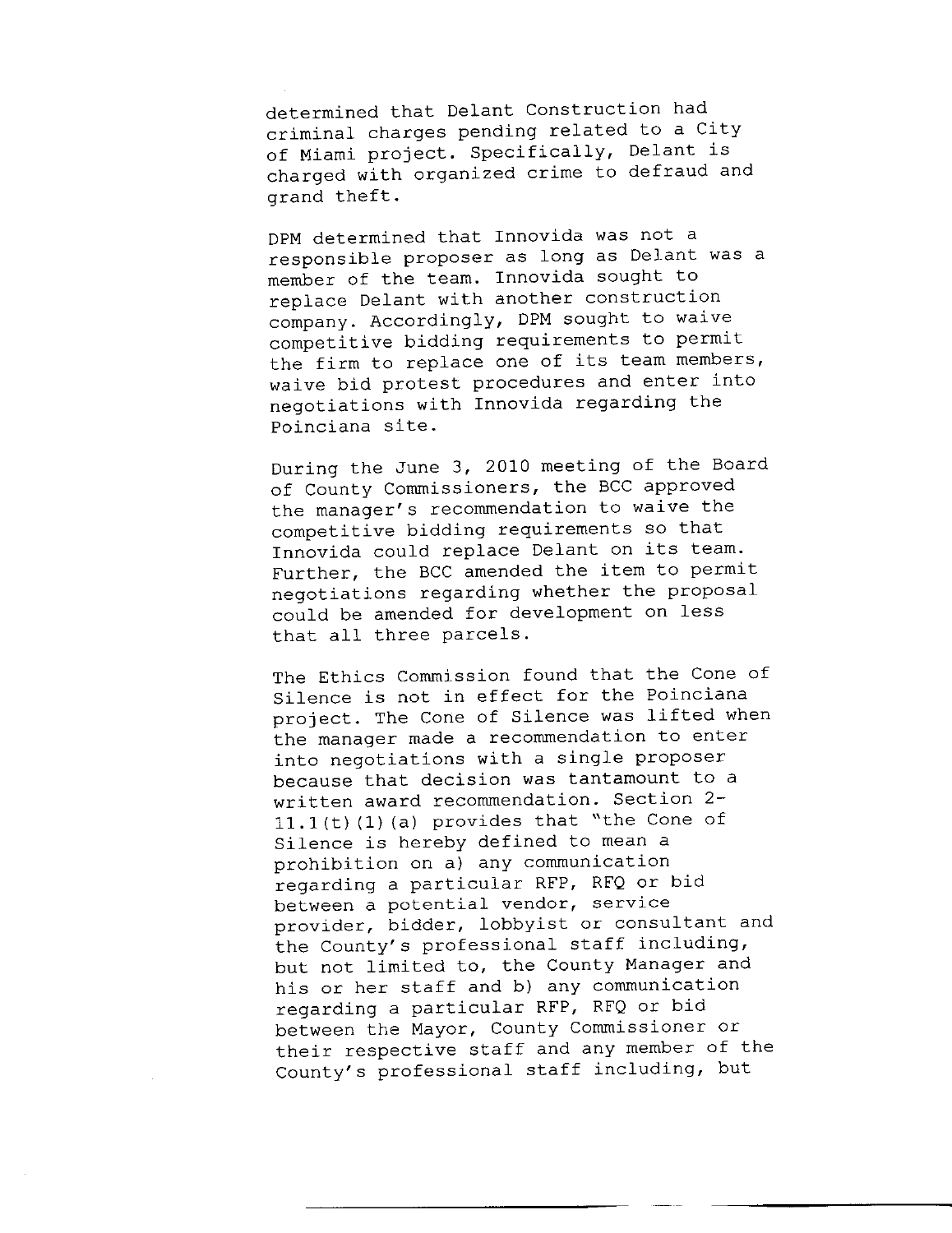not limited to, the County Manager and his or her staff." Generally, the Cone of Silence applies between the time of advertisement and the submission of a written award recommendation from the County Manager to the Board of County Commissioners.

The Cone of Silence provides specific conditions for when the Cone is reimposed after the Manager makes his written award recommendation to the Board of County Commissioners. Section  $2-11.1(t)$  (1) (b) provides that "the Cone of Silence shall terminate at the time the Manager makes his or her written recommendation to the County Commission provided however that the if the Commission refers the Manager's recommendation back to the Manager or staff for further review, the Cone of Silence shall be reimposed until such time as the Manager makes a subsequent written recommendation.

The Manager has only made a written award recommendation for purposes of the Cone of Silence when he has designated a single proposer for negotiation of a final agreement. Conversely, a recommendation to reject all bids and enter into negotiation with several proposers is not an award recommendation for Cone of Silence purposes because the Manager has not determined which firm should receive the award.

In the instant case, the Cone of Silence terminated when the Manager made a written recommendation to waive competitive bidding requirements and enter into negotiations with a single proposer. Therefore, the Cone of Silence is lifted for negotiations with Innovida regarding the Poinciana project.

This opinion construes the Miami-Dade Conflict of Interest and Code of Ethics ordinance only and is not applicable to any conflict under state law. Please contact the